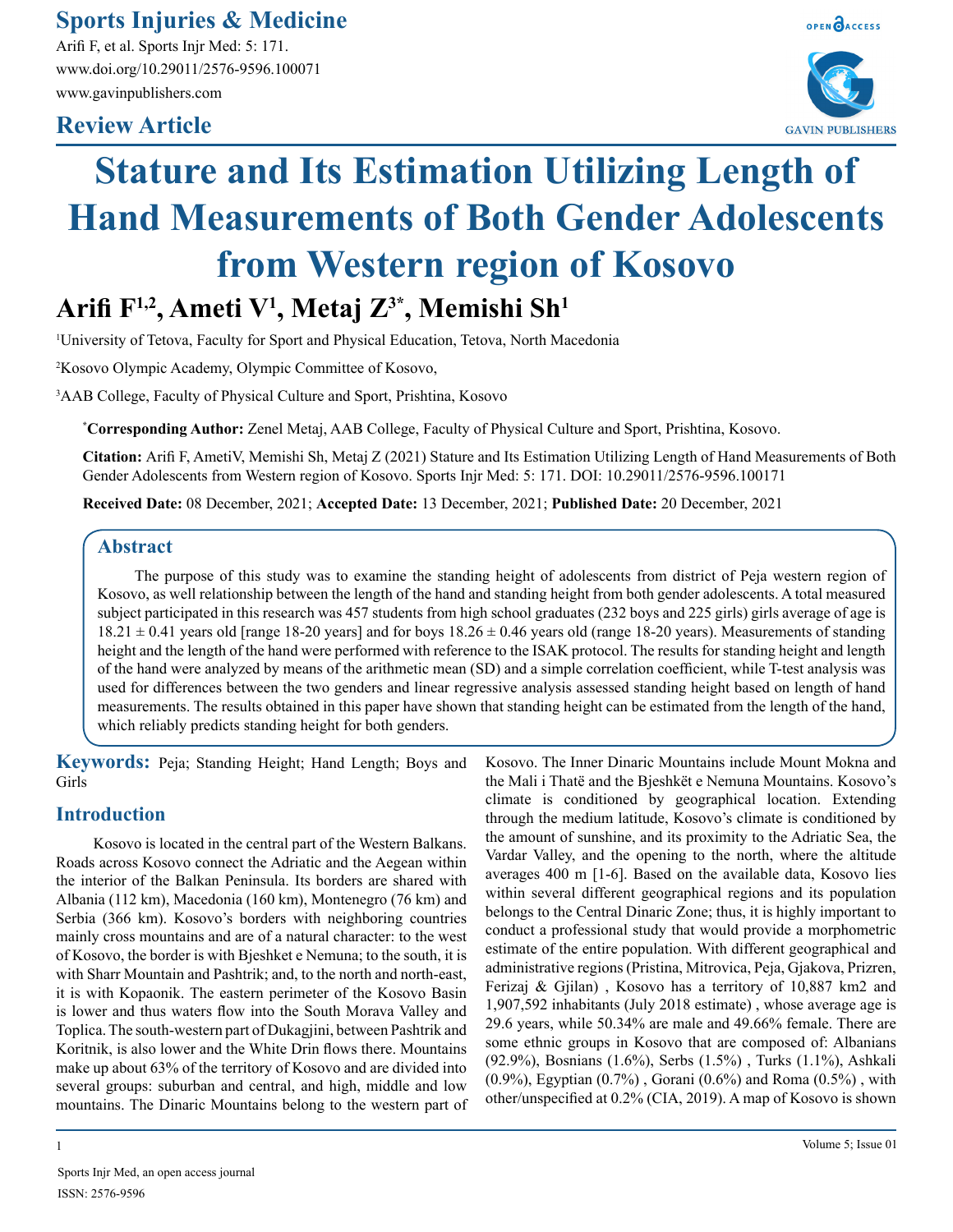in Figure 1. This study analyzes the relationship between standing height and length of the hand measurements in adolescents in the western region of Kosovo. Within this region is administrative districts of Peja and three municipalities (Deçan, Istog and Klina). Territory of western Kosovo –Peja region (Figure 1).





The anthropometric dimensions of the human body and their inter-relationships have awakened the curiosity of many authors around the world undertaking research in this regard by comparing relations between different races, as well as within a population but from different geographical regions [5-10]. One of the dimensions of the body that has been most frequently addressed by research in relation to other anthropometric parameters is standing height, which is widely recognized as one of the most significant anthropometric measures whose values can be used for various purposes, such as assessing children's growth and development, nutrition, overweight, talent identification and energy consumption, thereby underlining the importance of accurately recognizing these values [11]. However, standing height is not always possible to measure in the traditional way, for example, in cases where an individual has some form of paralysis, fractures, amputations, scoliosis, kyphosis, osteoporosis, hormonal imbalances and various kinds of pain [30-38,22]. In such cases, we need to estimate relative stature using other anthropometric parameters as reliable predictors, such as arm span, which has been established by many authors to be one of the best predictors of standing height compared to, among others, sitting height, hand length, vertebral column length, tibia length, foot length and sternum length. Research indicates that the relationships between standing height and other anthropometric parameters are different and vary from race to race, ethnicity to ethnicity, and region to region [1,8-12,22,35,39]. According to a study conducted by [34], standing height relative to other anthropometric parameters varies

Sports Injr Med, an open access journal ISSN: 2576-9596

non-linearly, based on the age between males and females. It is especially interesting to note that a number of scientific studies has confirmed that people who are tall suffer more from heart disease, as well as some types of cancer, earlier damage to the joints and spine, etc.but, in other cases, tall people also enjoy more privileges in society, usually have higher social positions, are more successful at school and in a considerable range if sports and sports-related [4,31].

A large number of studies has been conducted worldwide on standing height to arm span ratios involving anthropometric parameters, using similar samples to the adolescent population of Kosovo in general [5-7], as well as on standing height to foot length ratios [3], standing height to sitting height ratios [33,14] and standing height to tibia length ratios [20]. Based on the above research, it is critical for the population of Kosovo to have accurate information as well as standing height to length of hand ratios, which are of great importance to medicine, sports, anthropology and other fields.

Therefore, the first aim of this research is to examine the average standing height of adolescents for both genders district of Peja, as the authors believe that Peja's population can reach full potential for the Dinaric race, while the second aim is to examine standing height for both genders in western region of Kosovo, district of Peja and its relationship to hand length [40].

#### **Method**

This research on the population of Peja district western region of Kosovo included a sample of 457 high school graduates from, 232 are boys and 225 girls average of age is  $18.21 \pm 0.41$ years old [range 18-20 years] for boys and  $18.26 \pm 0.46$  years old [range 18-20 years]. We chose to obtain measurements from graduates because, being 18 years old, it was expected that, at the time of measurement, body growth and development had been completed for both genders and maximum standing height had been reached. It is also worth noting that the sampling criterion was random on the day the measurements were made, but all students were included, regardless of whether or not they had any physical disabilities and/or and were permanent residents of Peja district western region in Kosovo. The measurements were made by experts from the Institute of Sport Anthropology and the National Centre for Sport Medicine, both in Pristina. Measurements of standing height and hand length were performed by reference to the protocol of the International Association for the Advancement of Kinanthropometry [19]. Whereas students' age data were obtained at the time of the measurements and each person's age was calculated from his/her date of birth and the date the measurements were made. The results for standing height and hand length were calculated using the SPSS version 25.0 mathematical package for each individual. The arithmetic mean [SD] was calculated for both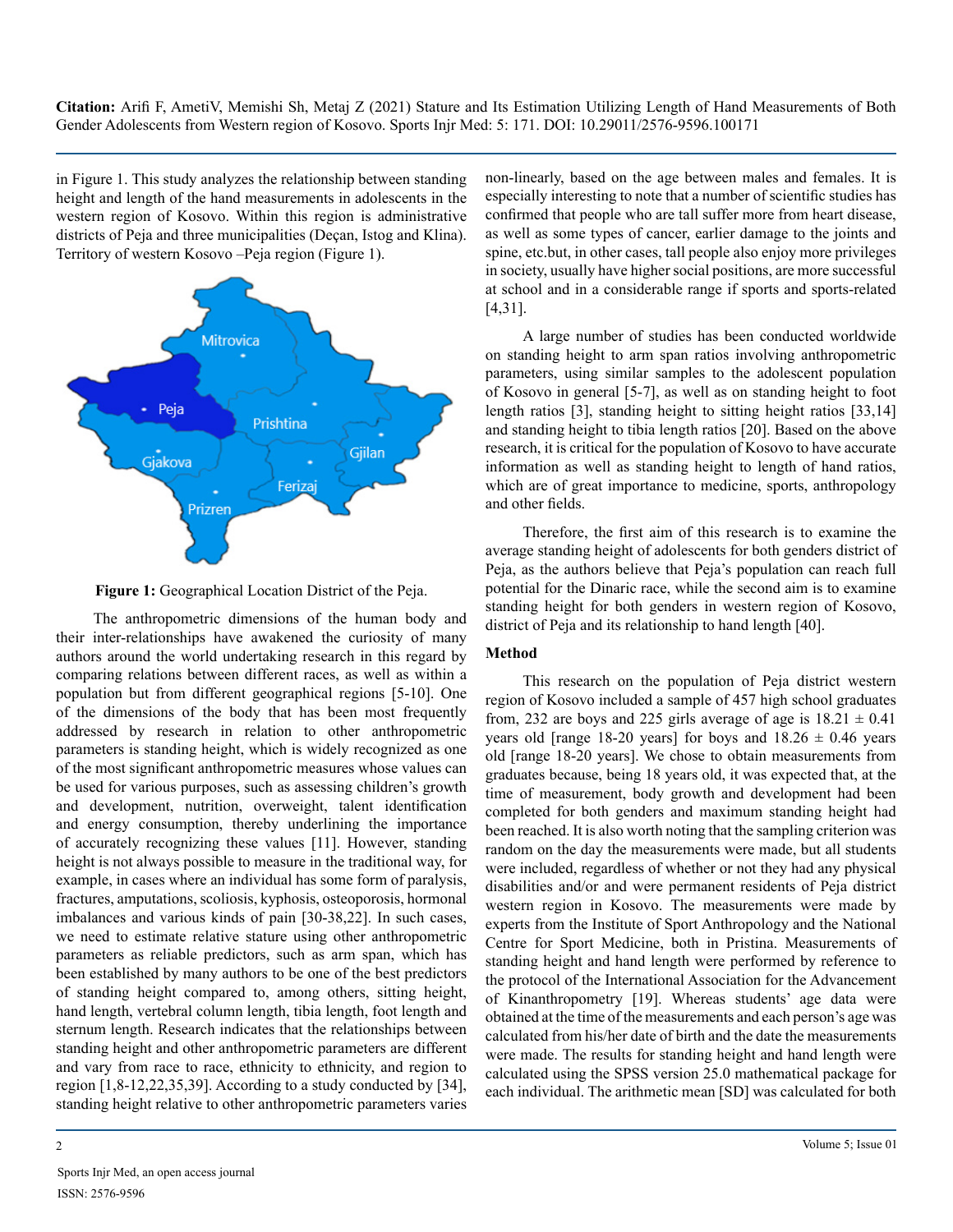genders, while T-test analysis was performed with regard to the two anthropometric variables, differences between standing height and hand length for each sex group and between genders. The ratios between standing height and length of hand were determined via Pearson's correlation coefficient with a 95 per cent confidence limit. Meanwhile, to determine the extent to which the length of the hand can predict body height, linear regressive analysis was employed. The significance of the statistical coefficient was set at the level of  $p < 0.05$ .

#### **Results**

A summary of the results for the anthropometric measurements of both genders are presented in Table 1. The arithmetic mean of standing height in boys is  $179.89 \pm 5.95$  centimeters and the length of the hand is  $19.15 \pm 0.89$  centimeters, while, in girls, the arithmetic mean is  $166.33 \pm 5.36$  centimeters for standing height and 17.49±0.79 centimeters for hand length. Differences between boys and girls in the case of anthropometric measurements of standing height and length of hand were statistically significant at [boys:  $t = 9.341$ ,  $p < 0.000$ ; girls:  $t = 9.325$ ,  $p < 0.000$ ].

| <b>Subjects</b> | <b>Standing Height Range</b><br>[Mean $\pm$ SD] | <b>Length of Hand</b><br>Range<br>[Mean $\pm$ SD] |  |
|-----------------|-------------------------------------------------|---------------------------------------------------|--|
| <b>Boys</b>     | 163.5-196.4<br>$[179.89 \pm 5.95]$              | $15.5 - 24.6$<br>$[19.15 \pm 0.89]$               |  |
| Girls           | 153.3-181.8<br>$[166.33 \pm 5.36]$              | $15.3 - 19.6$<br>$[17.49 \pm 0.79]$               |  |

**Table 1:** Anthropometric measurements for both genders.

The simple correlation coefficient and analysis of the 95 per cent confidence interval between anthropometric measurements are presented in Table 2. The correlations between standing height and the length of the hand are significant  $[p \le 0.000]$  and the correlations between the two anthropometric variables are good for both genders [boys: 0.524; girls: 0.530].

| <b>Subjects</b> | Correlation<br>Coefficient | 95% confidence<br>interval | Significance<br>p-value |
|-----------------|----------------------------|----------------------------|-------------------------|
| <b>Boys</b>     | 0.524                      | $0.414 - 0.635$            | < 0.000                 |
| Girls           | 0.530                      | $0.418 - 0.642$            | < 0.000                 |

**Table 2:** Correlation between standing height and hand length of the study subjects.

The results of the linear regressive analysis are presented in Table 3. The results of the regression coefficient are high [boys: 0.524; girls: 0.530], while the results of standing height prediction for adolescents from the length of the hand for both genders are as follows: boys:  $t = 9.341$ ,  $p < 0.000$ ; girls:  $t = 9.325$ ,  $p < 0.000$ . These results are confirmed by the coefficient of determination, denoted as R-squared [%], for boys at 27.5 and for girls at 28.1.

| <b>Subjects</b> | <b>Regression Coefficient</b> | <b>Standard Error [SE]</b> | R-square $[\%]$ | t-value | p-value |
|-----------------|-------------------------------|----------------------------|-----------------|---------|---------|
| <b>Boys</b>     | 0.524                         | 5.080                      | 27.5            | 9.341   | 0.000   |
| Girls           | 0.530                         | 4.563                      | 28.1            | 9.325   | 0.000   |

**Table 3:** Results of linear regression analysis where hand length predicts body height.

The associations between standing height measurements and length of the hand among the above models is sketched as a scatter diagrams [Figure 2].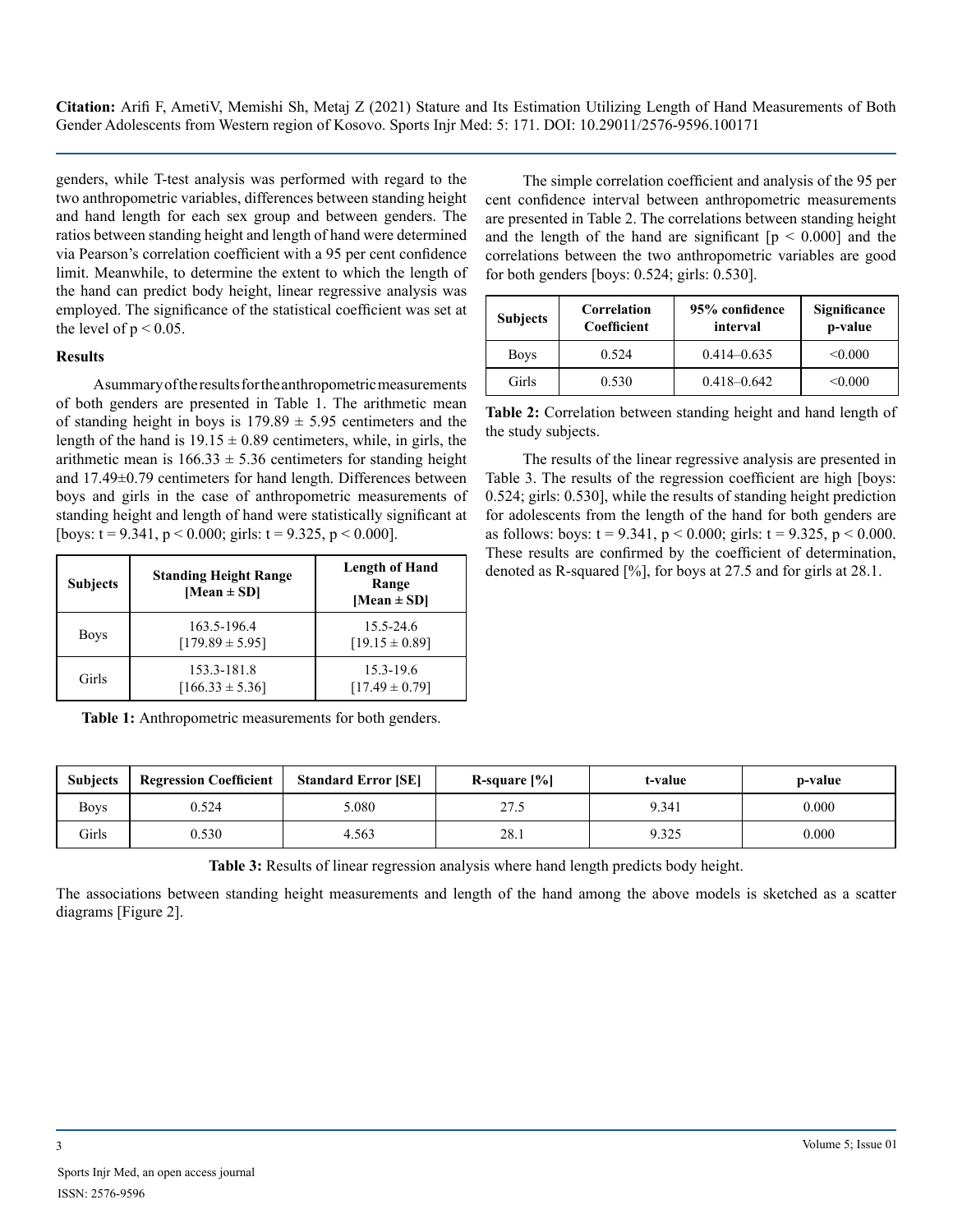

**Figure 2:** Scatter Diagram and Relationship between Length of Hand Measurements and Standing height among Both Genders.

## **Discussion**

Through this study, it can be established that adolescents from western region of Kosovo, district of Peja are ranked very high in the world, the boys with an average standing height of  $179.89 \pm 5.95$  centimeters, and are very closed to the data that was reached in the measurement of Kosovo males population with an average standing height of  $179.52 \pm 5.96$  centimeters [5]. Compared to countries in the region such as Macedonia, adolescents from district of Peja are taller than those with an average height of 178.10 centimeters [30], however, adolescents from Peja are not taller than Montenegrins, whose height is 183.36 centimeters on average [29], and from the population of the Dinaric Alps [28]. In addition, girls adolescents from district of Peja are among the world's tallest populations with an average height of  $166.33 \pm 5.36$  centimeters, are taller than to the data that was reached in the measurement of Kosovo females population with an average standing height of  $165 \pm 4.80$  centimeters [5]. Compared to countries in the region, such as Macedonia, female adolescents from district of Peja are taller than those in Macedonia with an average height of 164.58 centimeters [29]. But a slightly larger difference is found in the case of females from the Netherlands, having a height of 168.8 centimeters [38], or with females from Montenegro averaging 168.3 centimeters [8]. This study confirms the existence of differences in standing height and hand length which are statistically significant between boys and girls, where the mean length of hand was  $19.15 \pm 0.89$  centimeters for boys and  $17.49 \pm 0.79$  centimeters for girls, and the difference was significant at the  $p < 0.000$  level; this has also been validated by

other authors [1,15,25,36]. Relationships between body parameters have been the focus of years of research for many anthropologists, which is why we have also tried to validate the correlation between standing height and the length of the hand. The present study reports high values for the correlation coefficient between standing height and hand length measurements for both genders adolescents from district of Peja, while the correlation between body length and hand length for boys is  $[r = 0.524]$  and for girls, it is  $[r = 0.530]$ ; these results are comparable to those found in the measurement of Kosovo males and females population in while the correlation between body length and hand length for males is  $[r = 0.587]$  and, for females, it is  $[r = 0.552]$ . Recent studies from Europe and the rest of the world have presented results similar to those in the study from [41-43]. Who found a high correlation between standing height and male hand length with a value of  $[r =$ 0.699] and female hand length with a value of  $[r = 0.693]$ . Similar correlation values between standing height and hand length in the Egyptian population have been found by [23]. who found a correlation between these two parameters of  $[r = 0.525]$  for males and  $[r = 0.697]$  for females. Comparable findings for stature and hand length have been reported by [24], with values of  $[r = 0.604]$ for males and  $[r = 0.630]$  for females [42], in her study on Slovak youth, observed a correlation between standing height and hand length of  $[r = 0.630]$  for males and  $[r = 0.580]$  for females, and [36], found a correlation between standing height and hand length of  $[r = 0.578]$  for males and  $[r = 0.309]$  for females, while [26], found higher values between standing height and the length of male hands  $[r = 0.806]$ .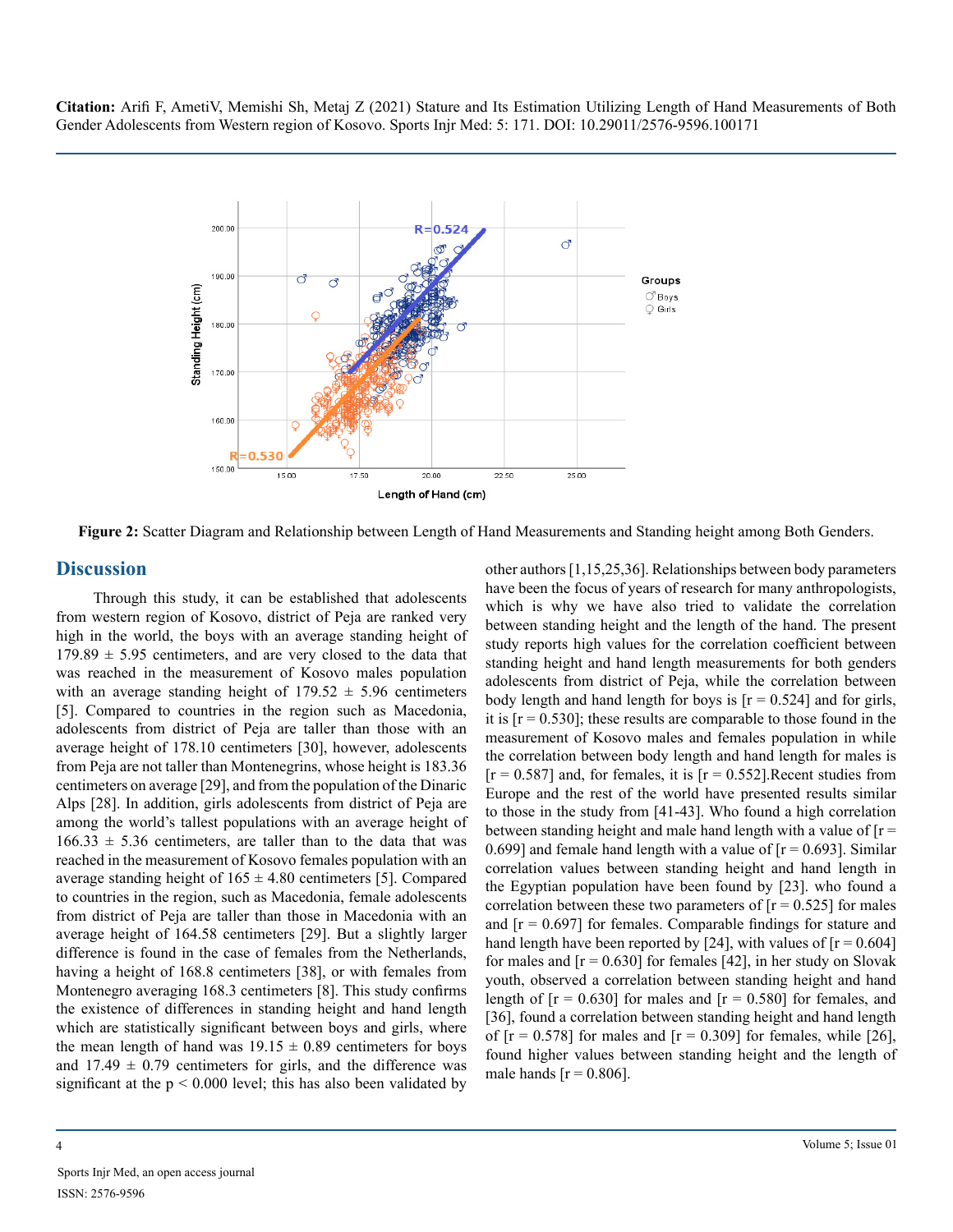On account of the models applied in this paper, it is evident that standing height showed a high correlation with hand length and confirmed that standing height can be estimated from the length of the hand among Kosovan adolescents from western region, district of Peja. The limitation of this study is that the boys and girls adolescents from western region of Kosovo included in this study were born in 1998, which was a period of war in Kosovo, when the population from this region were displaced from their homes. Their lives have been lived under difficult socioeconomic conditions. As the authors of this paper, we conclude that the average stature of district Peja boys and girls has not yet reached its full maximum genetic potential and that it is expected that future generations will achieve greater standing height and be among the tallest populations the world. It is therefore necessary to consider different models for population research in Kosovo, based on each region and both genders.

#### **Conflict of interest**

The author declare no conflict of interest.

#### **References**

- 1. [Agnihotri AK , Purwar B , Googoolybe K , Agnihotri S , Jeebun N \(2007\)](https://pubmed.ncbi.nlm.nih.gov/17239652/) [Estimation of stature by foot length. J Forensic Leg Med 14: 279-283.](https://pubmed.ncbi.nlm.nih.gov/17239652/)
- 2. [Agnihotri AK, Agnihotri S, Jeebun N, Googoolye K \(2008\) Prediction](https://pubmed.ncbi.nlm.nih.gov/18926497/)  [of stature using hand dimensions. J Forensic Leg Med 15: 479-482.](https://pubmed.ncbi.nlm.nih.gov/18926497/)
- 3. [Arifi F \(2020\) Standing Height and Its Estimation Utilizing Length of](https://biomedres.us/fulltexts/BJSTR.MS.ID.004376.php)  [Hand Measurements of Adolescents of Both Genders. Biomed J Sci &](https://biomedres.us/fulltexts/BJSTR.MS.ID.004376.php)  [Tech Res 26: 20113-20118.](https://biomedres.us/fulltexts/BJSTR.MS.ID.004376.php)
- 4. Arifi F (2018) Standing heightof Adolescents in kosovo and ist relationship with other anthropomtric measures as a potential predictors. PhD Dissertation, University of Montenegro.
- 5. [Arifi F, Bjelica D, Sermaxhaj S, Gardasevic J, Kezunovic M, et al.](https://www.researchgate.net/publication/320110392_Stature_and_its_Estimation_Utilizing_Arm_Span_Measurements_in_Kosovan_Adults_National_Survey)  [\(2017\) Stature and its Estimation Utilizing Arm Span Measurements in](https://www.researchgate.net/publication/320110392_Stature_and_its_Estimation_Utilizing_Arm_Span_Measurements_in_Kosovan_Adults_National_Survey)  [Kosovan Adults: National Survey. Int J Morphol 35: 1161-1167.](https://www.researchgate.net/publication/320110392_Stature_and_its_Estimation_Utilizing_Arm_Span_Measurements_in_Kosovan_Adults_National_Survey)
- 6. [Arifi F, Sermaxhaj S, Zejnullahu-Raçi P, Alaj I, Metaj Z \(2017\) Stature](http://actakinesiologica.com/stature-and-its-estimation-utilizing-arm-span-measurements-of-both-gender-adolescents-from-northern-region-in-kosovo/)  [and its estimation utilizing arm span measurements of both gender](http://actakinesiologica.com/stature-and-its-estimation-utilizing-arm-span-measurements-of-both-gender-adolescents-from-northern-region-in-kosovo/)  [adolescents from northern region in Kosovo. Acta Kinesiologica 11:](http://actakinesiologica.com/stature-and-its-estimation-utilizing-arm-span-measurements-of-both-gender-adolescents-from-northern-region-in-kosovo/)  [49-52.](http://actakinesiologica.com/stature-and-its-estimation-utilizing-arm-span-measurements-of-both-gender-adolescents-from-northern-region-in-kosovo/)
- 7. [Arifi F \(2017\) Stature and its estimation utilizing arm span](https://www.sposci.com/PDFS/BR1001/SVEE/04 CL 16 FA.pdf)  [measurements of both gender adolescents from southeast region in](https://www.sposci.com/PDFS/BR1001/SVEE/04 CL 16 FA.pdf)  [Kosovo. Sports Science 10: 92-95.](https://www.sposci.com/PDFS/BR1001/SVEE/04 CL 16 FA.pdf)
- 8. Bjelica D, Popović S, Kezunovic M, Petkovič J, Jurak G, et al. (2012) Standing heightand its estimation utilizing arm span measurements in Montenegro adults, Anthropological Notebooks 18: 69-83.
- 9. [Brown JK , Feng JY, Knapp TR \(2002\) Is self-reported height or arm span](https://pubmed.ncbi.nlm.nih.gov/12413114/)  [a more accurate alternative measure of height.](https://pubmed.ncbi.nlm.nih.gov/12413114/) Clin Nurs Res 11: 417- [432.](https://pubmed.ncbi.nlm.nih.gov/12413114/)
- 10. [Campobasso C P, Di-Vella G, Introna F \(1998\) scapular measurements](https://pubmed.ncbi.nlm.nih.gov/10874984/)  [in regression formulae for the estimation of stature. Boll Soc Ital Biol](https://pubmed.ncbi.nlm.nih.gov/10874984/)  Sper [74: 75-82.](https://pubmed.ncbi.nlm.nih.gov/10874984/)
- 11. [Datta Banik S \(2011\) Arm span as a proxy measure for height and](https://pubmed.ncbi.nlm.nih.gov/21958430/)  [estimation of nutritional status: A study among Dhimals of Darjeeling](https://pubmed.ncbi.nlm.nih.gov/21958430/)  [in West Bengal India. Ann Hum Biol 38: 728 -735.](https://pubmed.ncbi.nlm.nih.gov/21958430/)
- 12. [De Lucia E,Lemma F,Tesfaye F, Demisse T,Ismail S \(2002\) The use of](https://pubmed.ncbi.nlm.nih.gov/11857041/)  [armspan measurement to assess the nutritional status of adults in four](https://pubmed.ncbi.nlm.nih.gov/11857041/)  [Ethiopian ethnic groups. Eur J Clin Nutr 56: 91-95.](https://pubmed.ncbi.nlm.nih.gov/11857041/)
- 13. [Dubois L, Ohm Kyrik, Girard M, Tatone-Tokuda F, Perusse D, et al.](https://pubmed.ncbi.nlm.nih.gov/22347368/)  [\(2012\) Genetic and environmental contributions to weight, height and](https://pubmed.ncbi.nlm.nih.gov/22347368/)  [BMI from birth to 19yrs of age. An international study over 12,000 twin](https://pubmed.ncbi.nlm.nih.gov/22347368/)  [pairs. PLoS One 7: 30153.](https://pubmed.ncbi.nlm.nih.gov/22347368/)
- 14. [Gardašević J, Masanović B, Arifi F \(2018\) Relationship between tibia](http://www.sportmont.ucg.ac.me/?sekcija=article&artid=1425)  [length measurements and standing height: A prospective regional](http://www.sportmont.ucg.ac.me/?sekcija=article&artid=1425)  [study among adolescents in southern region of Kosovo.](http://www.sportmont.ucg.ac.me/?sekcija=article&artid=1425) Sport Mont [16: 51-55.](http://www.sportmont.ucg.ac.me/?sekcija=article&artid=1425)
- 15. [Ilayperuma I, Nanayakkara G, Palahepitiya NA, \(2010\) A Model for](https://pdfs.semanticscholar.org/852d/63608560f1f209453faaf7ae6e8623fd4052.pdf)  [the Estimation of Personal Stature from the Length of Forearm](https://pdfs.semanticscholar.org/852d/63608560f1f209453faaf7ae6e8623fd4052.pdf)*,* Int J [Morphol 28: 1081-1086.](https://pdfs.semanticscholar.org/852d/63608560f1f209453faaf7ae6e8623fd4052.pdf)
- 16. Çavolli R (1997) Gjeografia Regjionale e Kosovës. Enti i teksteve dhe i mjeteve mësimore i Kosovës, Prishtinë.
- 17. Lukpata P, Ojim UO, Esemonu U G, Okori SO, Egwu AO, et al. (2015) Stature estimation from hand dimensions in Bekwara ethnic group of cross River State, Nigeria. Int J Sci Tec 3: 267-270.
- 18. [Krishan K, Sharma A \(2007\) Estimation of stature from dimensions of](https://pubmed.ncbi.nlm.nih.gov/17239650/) [hands and fsst in a north Indian population. J Forensic Leg Med 14:](https://pubmed.ncbi.nlm.nih.gov/17239650/)  [327-332.](https://pubmed.ncbi.nlm.nih.gov/17239650/)
- 19. [Marfell-Jones M, Olds T, Stew AD, Carter JEL \(2006\) International](https://www.worldcat.org/title/international-standards-for-anthropometric-assessment/oclc/1200080397?referer=br&ht=edition)  [standards for anthropometric assessment. Potchesfstroom:](https://www.worldcat.org/title/international-standards-for-anthropometric-assessment/oclc/1200080397?referer=br&ht=edition)  [International Society for the Advancement of Kinanthropometry.](https://www.worldcat.org/title/international-standards-for-anthropometric-assessment/oclc/1200080397?referer=br&ht=edition)
- 20. [Masanović B, Gardašević J, Arifi F \(2019\) Relationship between foot](https://www.researchgate.net/publication/335677386_Relationship_between_foot_length_measurements_and_body_height_a_prospective_regional_study_among_adolescents_in_northern_region_of_Kosovo)  [length measurements and body height: A prospective regional study](https://www.researchgate.net/publication/335677386_Relationship_between_foot_length_measurements_and_body_height_a_prospective_regional_study_among_adolescents_in_northern_region_of_Kosovo)  [among adolescents in northern region of Kosovo. Anthropologie 57:](https://www.researchgate.net/publication/335677386_Relationship_between_foot_length_measurements_and_body_height_a_prospective_regional_study_among_adolescents_in_northern_region_of_Kosovo)  [227-233.](https://www.researchgate.net/publication/335677386_Relationship_between_foot_length_measurements_and_body_height_a_prospective_regional_study_among_adolescents_in_northern_region_of_Kosovo)
- 21. [Malina RM, Little BB, Stern MP, Gaskill SP, Hazuda HP \(1983\) Ethnic](https://pubmed.ncbi.nlm.nih.gov/6674108/)  [and social class differences in selected anthropometric characteristics](https://pubmed.ncbi.nlm.nih.gov/6674108/)  [of Mexican American and Anglo adults: The San Antonio heart study.](https://pubmed.ncbi.nlm.nih.gov/6674108/) [Hum Biol 55: 867-883.](https://pubmed.ncbi.nlm.nih.gov/6674108/)
- 22. [Mohanty SP, Babu SS, Nair NS \(2001\) The use of arm span as a](https://pubmed.ncbi.nlm.nih.gov/12468839/)  [predictor of height. A study of South Indian women. J Orthop Surg 9:](https://pubmed.ncbi.nlm.nih.gov/12468839/)  [19-23.](https://pubmed.ncbi.nlm.nih.gov/12468839/)
- 23. [Mohamed M H \(2013\) Measurement of Foot and Hand Dimensions](http://www.aamj.eg.net/journals/pdf/1946.pdf)  [and their Correlation with Height in Adult Upper Egyptians. AAMJ 11:](http://www.aamj.eg.net/journals/pdf/1946.pdf) [300-318.](http://www.aamj.eg.net/journals/pdf/1946.pdf)
- 24. [Moorthy TN, Zulkifly NRB \(2014\) Regression Analysis for Stature](https://sljfmsl.sljol.info/articles/abstract/10.4038/sljfmsl.v5i2.7753/)  [Determination from Hand Anthropometry of Malaysian Malays for](https://sljfmsl.sljol.info/articles/abstract/10.4038/sljfmsl.v5i2.7753/) [Forensic Investigation. SLJFMSL 5: 8-15.](https://sljfmsl.sljol.info/articles/abstract/10.4038/sljfmsl.v5i2.7753/)
- 25. [Numan L, Idris J, Zirahei DS, Amaza M, Dalori L \(2013\) Prediction of](http://www.sciencedomain.org/abstract/1137)  [stature from hand anthropometry: A Comparative study in the three](http://www.sciencedomain.org/abstract/1137)  [major ethnic groups in Nigeria. BJMM R 3: 1062-1073.](http://www.sciencedomain.org/abstract/1137)
- 26. [Ozaslan A, Karadayi B, Kolusayin MO, Kaya1 A, Afsin H \(2012\)](https://www.researchgate.net/publication/258791880_Predictive_role_of_hand_and_foot_dimensions_in_stature_estimation)  [Predictive role of hand and foot dimensions in stature estimation. Rom](https://www.researchgate.net/publication/258791880_Predictive_role_of_hand_and_foot_dimensions_in_stature_estimation)  [J Leg Med 20: 41-46.](https://www.researchgate.net/publication/258791880_Predictive_role_of_hand_and_foot_dimensions_in_stature_estimation)